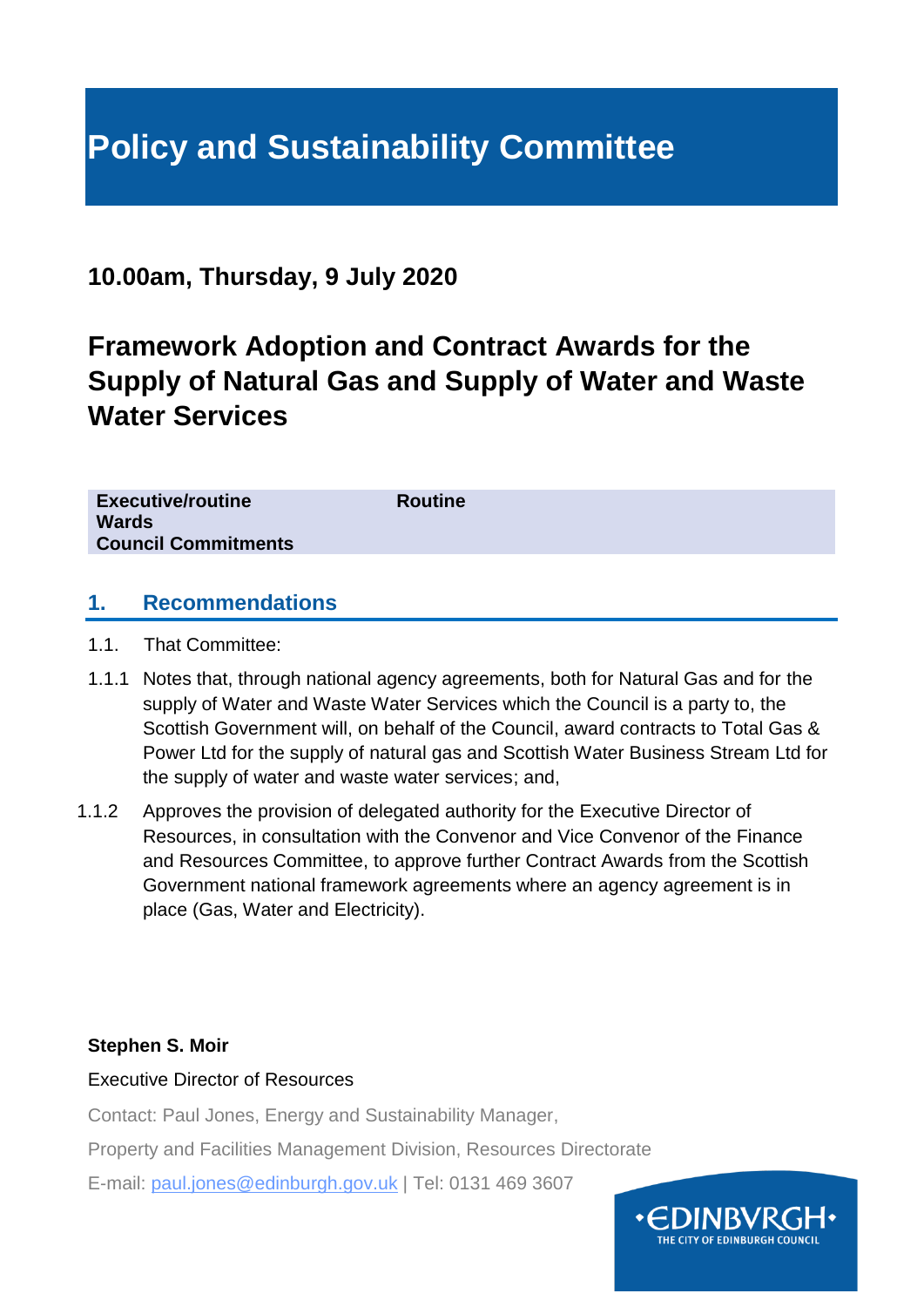# **Report**

# **Framework Adoption and Contract Awards for the Supply of Natural Gas and Supply of Water and Waste Water Services**

### **2. Executive Summary**

- 2.1 The Supply of Natural Gas call-off contract will initially be awarded by the Scottish Government to Total Gas & Power Ltd, on the Council's behalf, for a period of 2 years from 1 April 2020 to 31 March 2022 with an estimated value of £7.6m. The Scottish Government can extend the framework for a further 3 x 12-month periods – up to 31 March 2025.
- 2.2 The Supply of Water and Waste Water Services will initially be awarded by the Scottish Government to Scottish Water Business Stream Ltd, on the Council's behalf, for a period of 3 years from 1 April 2020 and will run until 31 March 2023 with an estimated value of £6.9m, with the option for a further 1 x 12-month period – up to 31 March 2024.
- 2.3 Cost avoidance savings calculated by the Scottish Government for The Supply of Natural Gas are estimated at 0.1693%, which forecasts a cost avoidance of £243k per annum, £486k over the two-year period for the Council.
- 2.4 Cost avoidance savings calculated by the Scottish Government for The Supply of Water and Waste Water Services are estimated at 27.48%, which forecasts a cost avoidance of £871k per annum, £2,613m over the three-year period for the Council.
- 2.5 The Agency Agreements between the Council and the Scottish Government for utilities (Gas, Electricity and Water framework agreements) have no set end date and therefore will run until the Council seeks to terminate the agreement. A 12 month notice period would be required to terminate the Gas or Electricity Agreements, with a 3-month period required for Water and Waste Water Services.

#### **3. Background**

3.1 The Council has Agency Agreements in place with the Scottish Government for Gas, Electricity and Water and Waste Water Services allowing the Scottish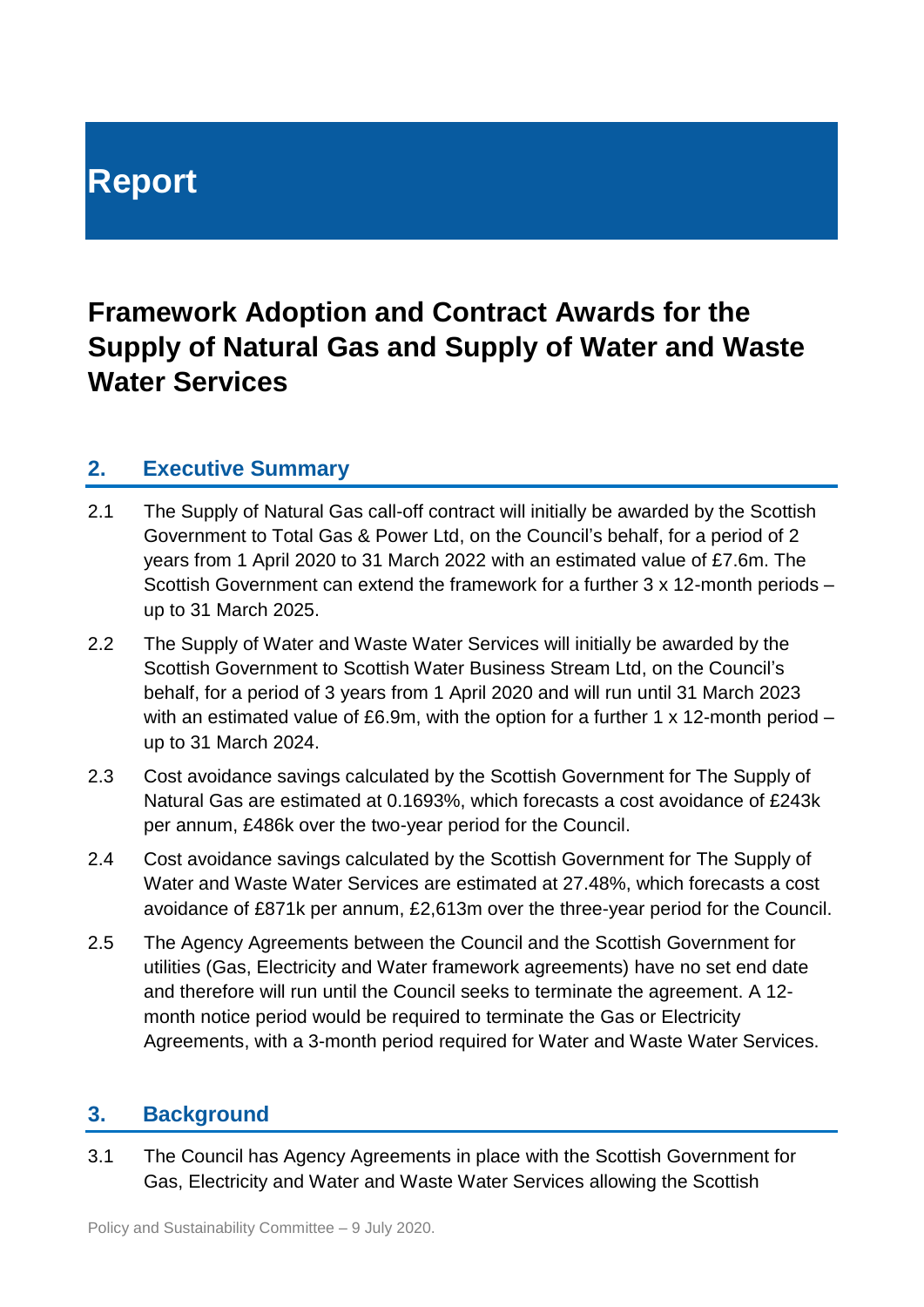Government to procure these utilities on the Council's behalf and on the behalf of all participating public sector organisations.

- 3.2 A new framework for the Supply of Gas to the Scottish Public Sector was awarded, on 1 April 2019, by the Scottish Government to Total Gas and Power Ltd for a period of three years with the option to extend for three 12-month periods to 31 March 2025 at the sole discretion of the Scottish Government.
- 3.3 During the first year of the framework it is available to the Scottish Government only to enable forward buying of gas. The framework became available for public sector call-off on 1 April 2020.
- 3.4 A new framework for the Supply of Water and Waste Water Services to the Scottish Public Sector was awarded, on 24 January 2020, by the Scottish Government to Scottish Water Business Stream Ltd for a period of three years from 1 April 2020 to 31 March 2023 with the option to extend for a further 12-month periods to 31 March 2024 at the sole discretion of the Scottish Government.

## **4. Main report**

- 4.1 The Scottish Government followed a robust tendering process in accordance with Public Contracts (Scotland) Regulations 2015 to award both new framework agreements, with Total Gas & Power Ltd being the successful bidder for gas and Scottish Water Business Stream Ltd for water and waste water services.
- 4.2 The Scottish Government utilised the first year of the Gas framework for wholesale trading using a flexible purchasing model to ensure that advantageous rates are available to the Scottish Public Sector at contract start. Pre-purchase of energy continues throughout the life of the framework via a robust process and is overseen by a Risk Management Committee (comprising of representatives from Central Government, Local Authorities, NHS etc), adhering to strict rules of exposure limits and their risk management strategy. The flexible purchasing model smooths out the peaks and troughs of market fluctuations and avoids payment of a 'risk -premium' to suppliers, whilst improving budget predictability, in order to keep cost down.
- 4.3 As per the Agency Agreement between the Scottish Ministers and the Council, the Scottish Government carried out the tendering of gas and water and waste water services on the Council's behalf.
- 4.4 The Scottish Government will award contracts on behalf of the Council for gas for a 2-year period (from 1 April 2020 to 31 March 2022) and for water and waste water services for a period of 3 years (from 1 April 2020 to 31 March 2023).
- 4.5 As the Council has Agency Agreements in place, until such time as the agreements are deemed to no longer offer best value, it is requested that the Committee delegate authority to the Executive Director of Resources, in consultation with the Convenor and Vice Convenor of the Finance and Resources Committee, for approvals on the Gas, Electricity and Water and Waste Water Services framework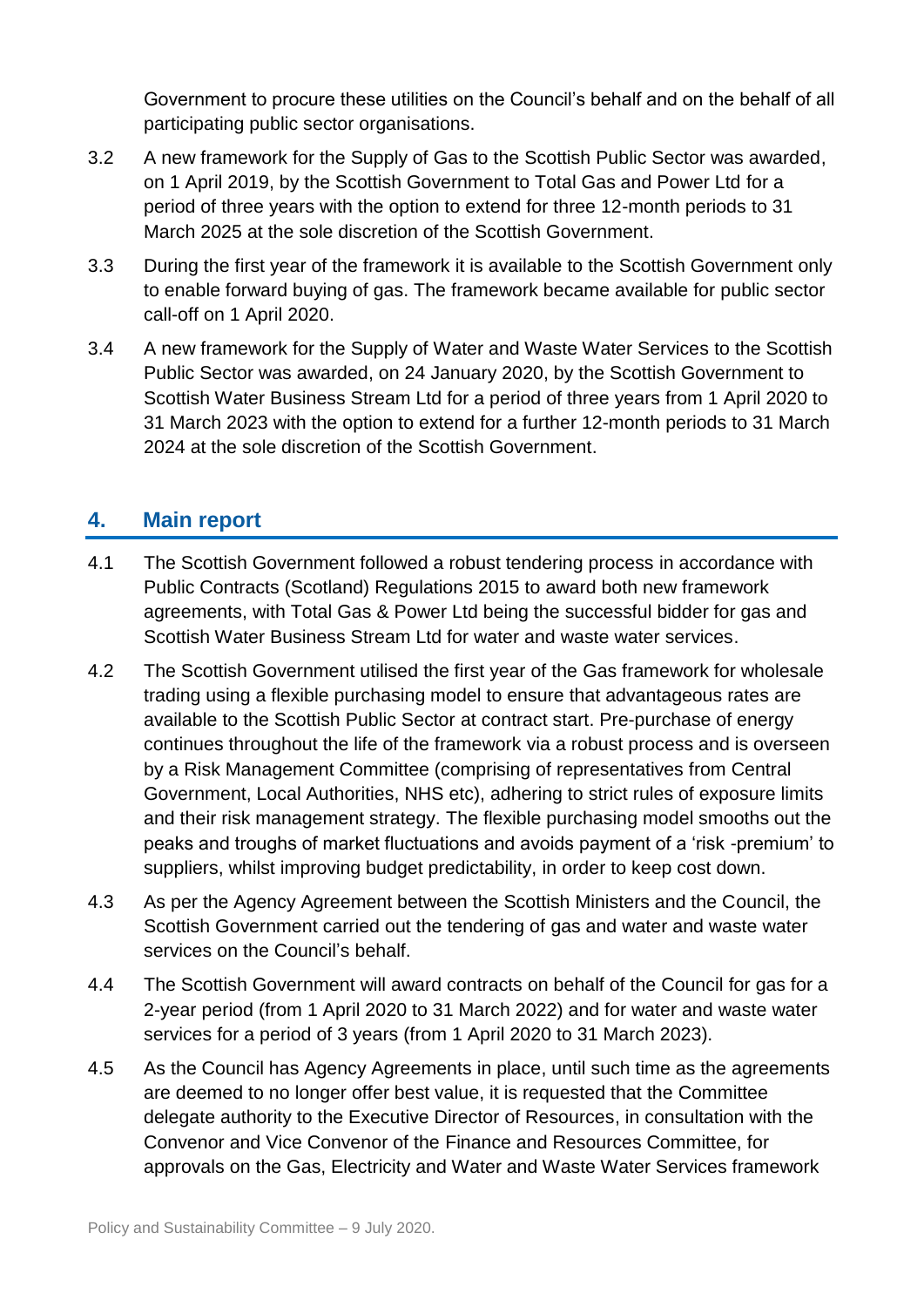agreements, reporting to Committee if/when the Council wishes to issue the appropriate termination notices on the Agency Agreements.

# **5. Next Steps**

5.1 The new contract pricing will take effect for both contracts on 1 April 2020 for sites within the Council estate currently registered with Total Gas & Power Ltd for gas supply and Scottish Water Business Stream Ltd for water and waste water services. Whilst the majority of non-domestic supplies are already on contract, any new sites requiring transfer will be processed for registration and access to the contract rates.

### **6. Financial impact**

#### **Gas:**

- 6.1 The cost of gas is determined by wholesale costs of gas (which is determined by market demand and availability) as well as infrastructure charges relating to distribution. Due to a comparative drop in the cost paid for wholesale gas for 2020/21 and forecasts for 2021/22, gas charges for year 1 and year 2 of this contract are currently forecast to remain consistent with 2019/20 charges.
- 6.2 Based upon the Council's gas consumption, the 2-year contract is valued at approximately £7.6m.
- 6.3 Cost avoidance savings calculated by the Scottish Government for The Supply of Natural Gas are estimated at 0.1693%, which forecasts a cost avoidance of £243k per annum, £486k over the two-year period for the Council.
- 6.4 The savings methodologies used were based on the Scottish cross public sector benefits reporting guidance and calculations include; cost avoidance across flexible trading of wholesale gas, avoidance of paying commission to Third Part Intermediaries and favourable contract management fees.
- 6.5 Through the gas framework the Scottish Government have made cost avoidance savings by flexible trading of wholesale gas and the procurement process offered an aggregation of supplies and volumes that led to lower service cost fees for customers.
- 6.6 The billing rate for 1 April 2020 to 31 March 2021 has been fixed. Year 2 wholesale energy is still currently being traded and therefore is a forecast. It should be noted that figures are subject to change due to the nature of the commodity.

#### **Water and Waste Water Services:**

6.7 Based upon the Council's current usage of water and waste water services the 3 year contract is valued at approximately £6.9m. Cost avoidance savings calculated by the Scottish Government for The Supply of Water and Waste Water Services are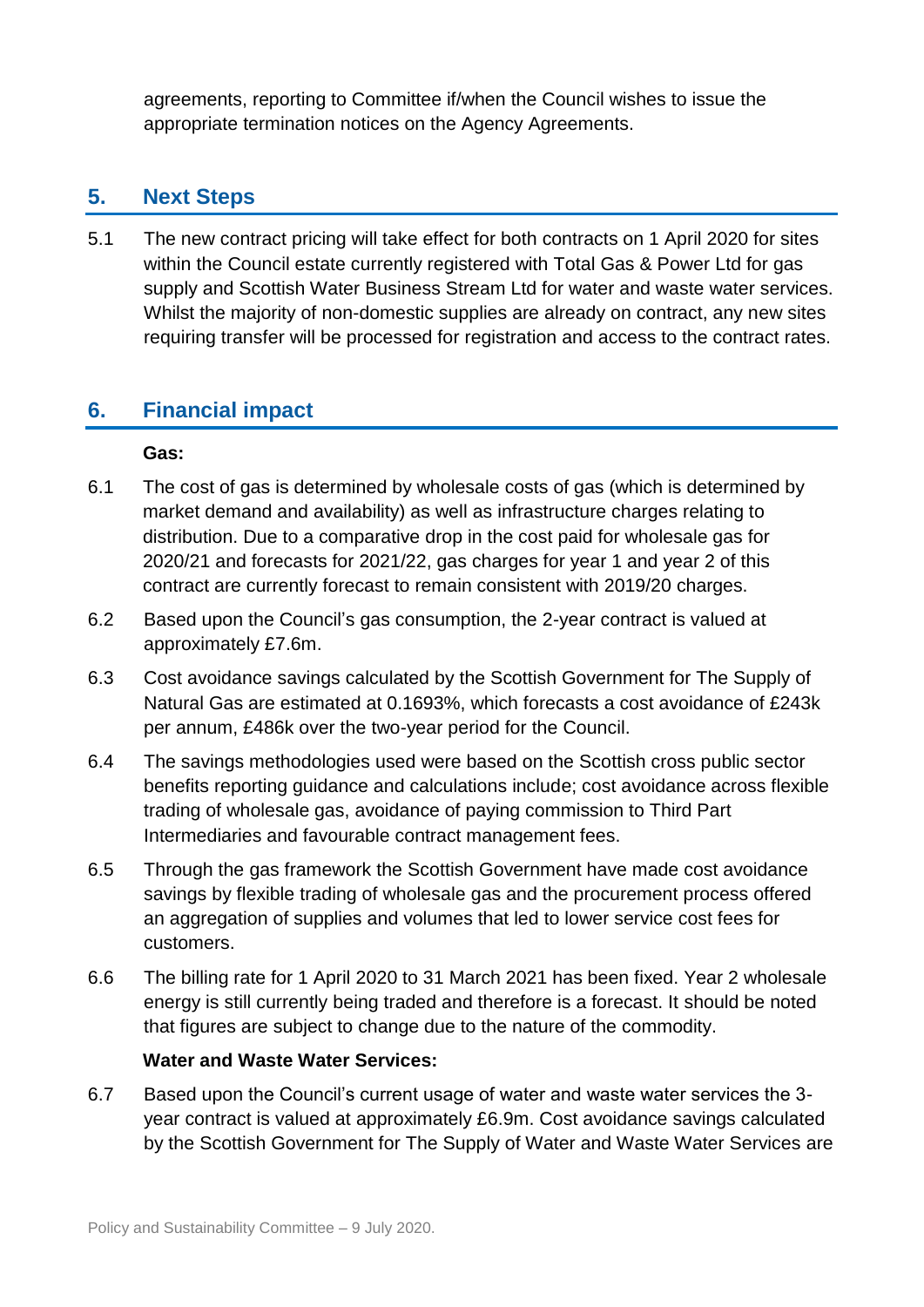estimated at 27.48%, which forecasts a cost avoidance of £871k per annum, £2.613m over the three-year period for the Council.

- 6.8 The savings methodologies used were based on the Scottish cross public sector benefits reporting guidance and calculations include Price Versus Market Savings, Direct Price Based Savings and efficiency savings through added value services.
- 6.9 Utilisation of the Agency Agreements with the Scottish Ministers remain the best route to market for utility supplies through aggregated Public Sector spend and continues to offer best value to the Council.
- 6.10 The costs associated with procuring this contract are estimated to be up to £10,000.

## **7. Stakeholder/Community Impact**

- 7.1 The Scottish Government consulted with a wide variety of stakeholders across the public sector to support increased Climate Change targets through the Scottish Governments Energy Strategy and have included the option to buy green gas.
- 7.2 Framework suppliers have indicated that they:
	- Pay the Living Wage and are working toward Foundation accreditation;
	- do not operate Zero Hours contracts; and
	- are signed up to the Scottish Governments Scottish Business Pledge and currently meet or are working on the 9 Scottish Business Pledges.
- 7.3 Sustainability benefits achieved as a result of the framework include:
	- a range of Energy Efficiency Services are available as additional services.
- 7.4 Community Benefits are available via the framework and engagement is set to begin in the coming months, Benefits will be recorded and measured using the Benefits system. The Community Benefits available via this framework are as follows:
	- apprenticeship training programmes including apprentice schemes;
	- engagement with Scottish companies for sub-contracting works & services; and
	- funding towards community projects and supported education and training schemes.

# **8. Background reading/external references**

8.1 Finance and Resources 20 March 2012, seeking approval for the Council to adopt The Scottish Government Agency Agreement - [Item 18 Agency Framework](https://democracy.edinburgh.gov.uk/CeListDocuments.aspx?CommitteeId=140&MeetingId=2247&DF=20%2f03%2f2012&Ver=2)  [Agreements for the Purchase and Supply of Electricity and Natural Gas on Behalf of](https://democracy.edinburgh.gov.uk/CeListDocuments.aspx?CommitteeId=140&MeetingId=2247&DF=20%2f03%2f2012&Ver=2)  [the City of Edinburgh Council](https://democracy.edinburgh.gov.uk/CeListDocuments.aspx?CommitteeId=140&MeetingId=2247&DF=20%2f03%2f2012&Ver=2)